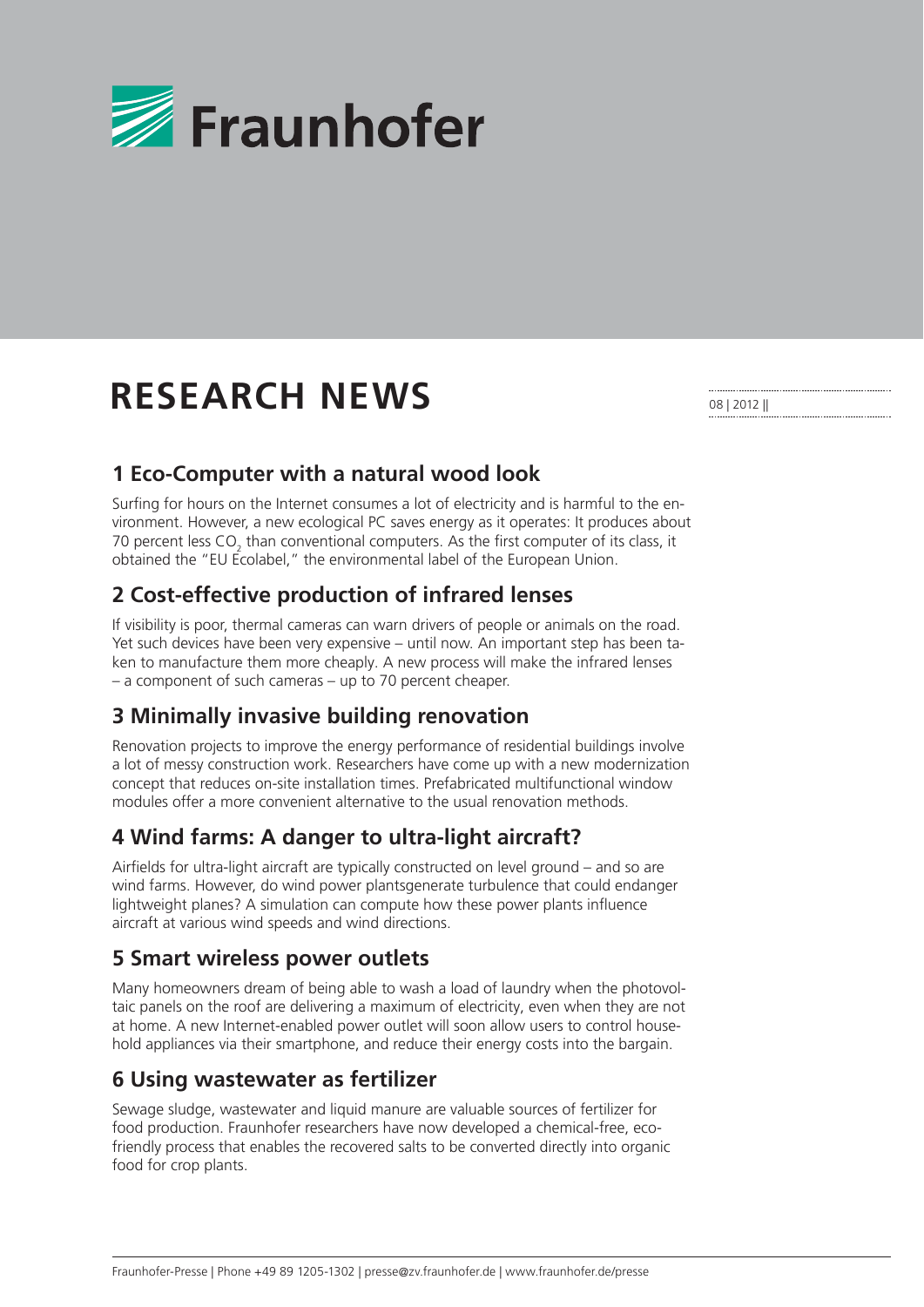The Fraunhofer-Gesellschaft is the leading organization for applied research in Europe. Its research activities are conducted by 60 Fraunhofer Institutes at over 40 different locations throughout Germany. The Fraunhofer-Gesellschaft employs a staff of around 20,000, who work with an annual research budget totaling 1,8 billion euros. Roughly two thirds of this sum is generated through contract research on behalf of industry and publicly funded research projects. Branches in the USA and Asia serve to promote international cooperation.

#### **Editorial Notes:**

RESEARCH NEWS I Frequency: monthly I ISSN 09 48 - 83 83 | Published by Fraunhofer-Gesellschaft I Press Office I Hansastraße 27 I 80686 München l Phone +49 89 1205-1333 l presse@zv.fraunhofer.de | Editorial Staff: Franz Miller, Janine van Ackeren, Chris Löwer, Britta Widmann l Reprints free of charge.We encourage you to favor the online version and newsletter via www.fraunhofer.de/fhg/EN/press This bulletin is also available in German as FORSCHUNG KOMPAKT.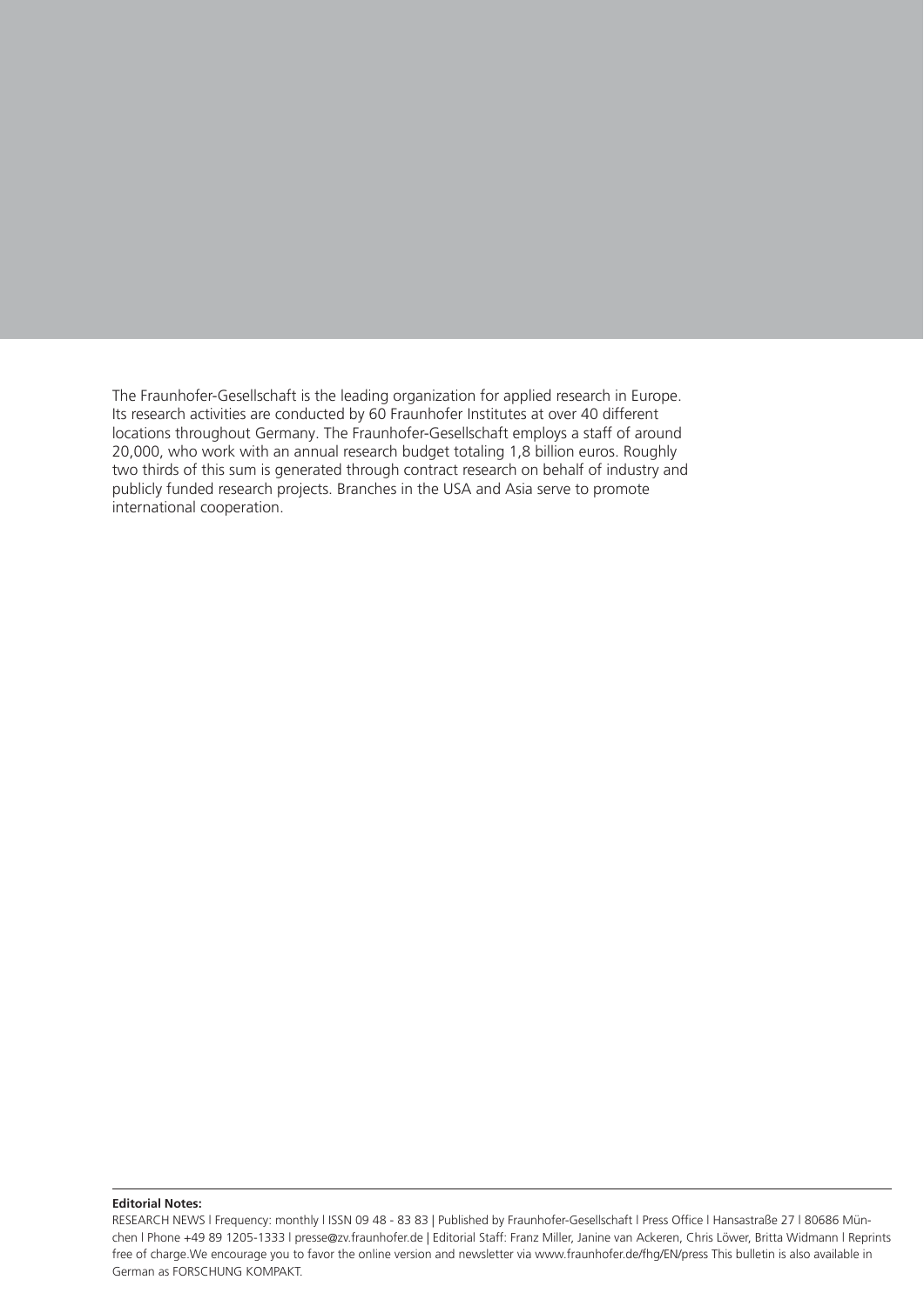

# **Eco-Computer with a natural wood look**

A work tool, a leisure activity resource, a personal assistant - computers are ubiquitous. Yet the environmental performance for today's computers leaves a lot to be desired: they rapidly become obsolete, typically contain toxic substances as flame retardants and have individual components that are difficult to recycle. Moreover, they consume plenty of power whose production, in turn, causes the release of  $CO_2$  into the atmosphere.

Employees at the MicroPro Company in Ireland, working in collaboration with colleagues at the Fraunhofer Institute for Reliability and Microintegration IZM in Berlin, have engineered a wooden-frame computer with reduced environmental impacts. As the first computer of its class, the "iameco" (pronounced "I - am - eco") was awarded for the "EU Ecolabel," the European Union's environmental label. "This touch-screen PC has a very low energy consumption over the entire lifecycle of the unit – starting from production, through the use phase to its ultimate recycling," explains Alexander Schlösser, scientist at IZM. The carbon footprint is less than 360 kilograms CO<sub>2</sub>eq over the full product life cycle, which is 70 percent less than a typical desktop PC with monitor. In addition, it can be easily recycled. Of the materials used, 98 percent can be recycled. Indeed, 20 percent of the computer can be recycled immediately – in other words, many parts and components can be reused for repairing other computers – such as parts of the wooden frame.

### **Heatsinks replace fans**

But how is it possible to design such an environmentally-friendly PC? One example: to ensure that the processor does not overheat, a fan typically provides cooling to the PC. This kind of ventilation not only consumes energy, it also comes with an annoyingly incessant buzz. So, the fans were replaced with heatsinks, which convey the heat from the processor via copper tubes, called heat pipes. This fan-free design saves energy, and the computer is barely audible. The scientists also got creative with the display lighting. Instead of conventional lighting, LEDs illuminate the screen and improve its energy efficiency by 30 to 40 percent. The manufacturers reduced the hazardous materials to a minimum, and for the most part substituted halogenated flame retardants with chemicals that are less harmful to the environment. Over the long term, these halogenated flame retardants should disappear from all computers.

Since the eco-PC was designed with standard components, users can retrofit it anytime – for example, if more internal memory is needed. And if the computer were to crash , the users would benefit from the improved dissasembly and modular design of the device. This enables the capability for easier repair and maintenance. Only those components will be replaced that are so severely damaged that they can no longer be repaired. The better maintenance option ensures a longer product life, and the easily conducted repairs ensure a high degree of environmentally sound engineering. In the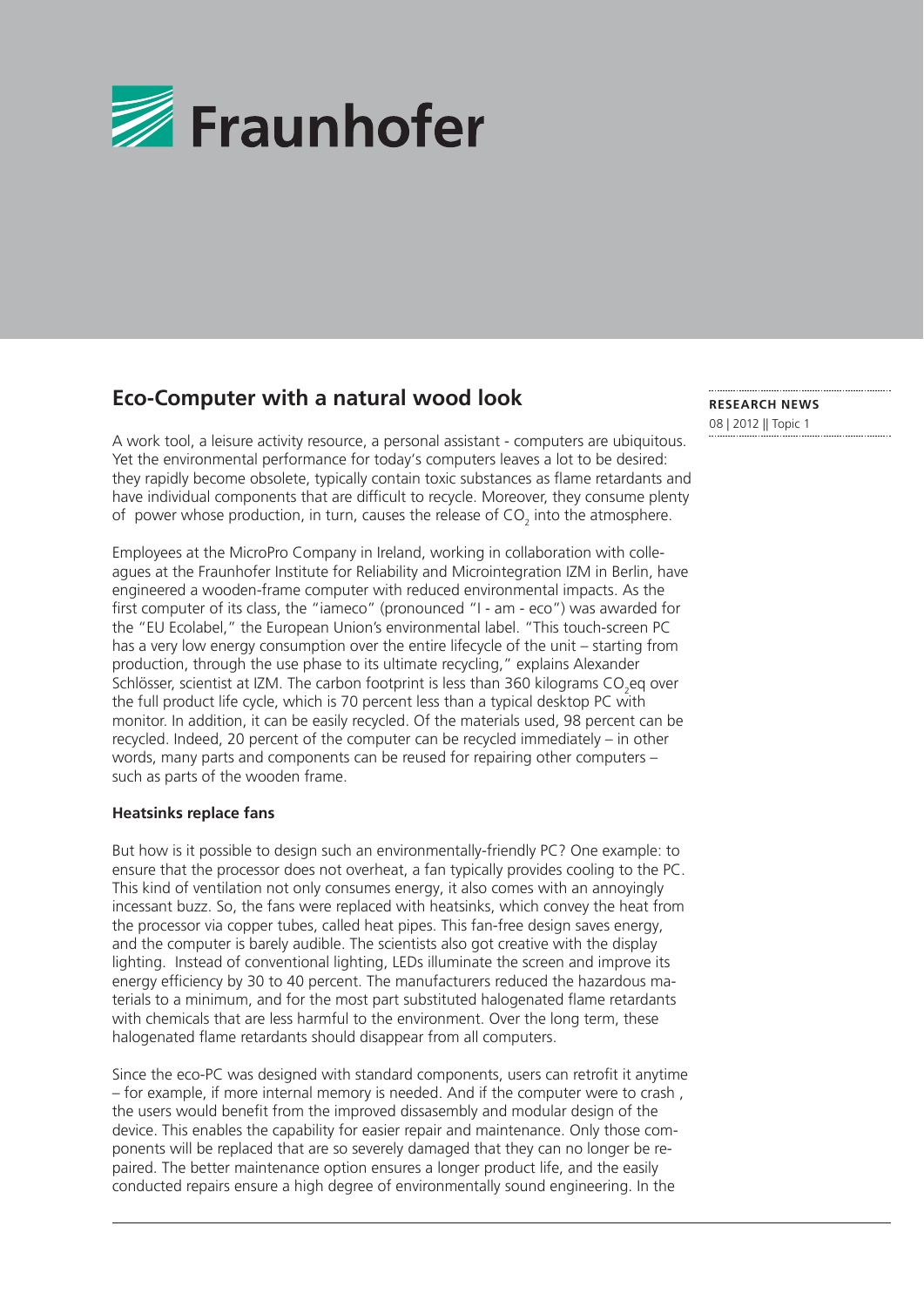next stage, the manufacturer intends to expand the modularity of the computer so that after a few years, users can equip older computers with a new internal life. The "old" computer would then return to the latest state of the art – and would cost only half as much as a completely new PC. The employees at MicroPro and IZM want to continue collaborating in the future as well. At this time, they are jointly developing an environmentally-friendly wooden frame notebook.



The environmentally-sound touch-screen PC, iameco, is definitely out of the ordinary – indeed, it is **made out of wood. (© MicroPro) | Picture in color and printing quality: www.fraunhofer.de/press**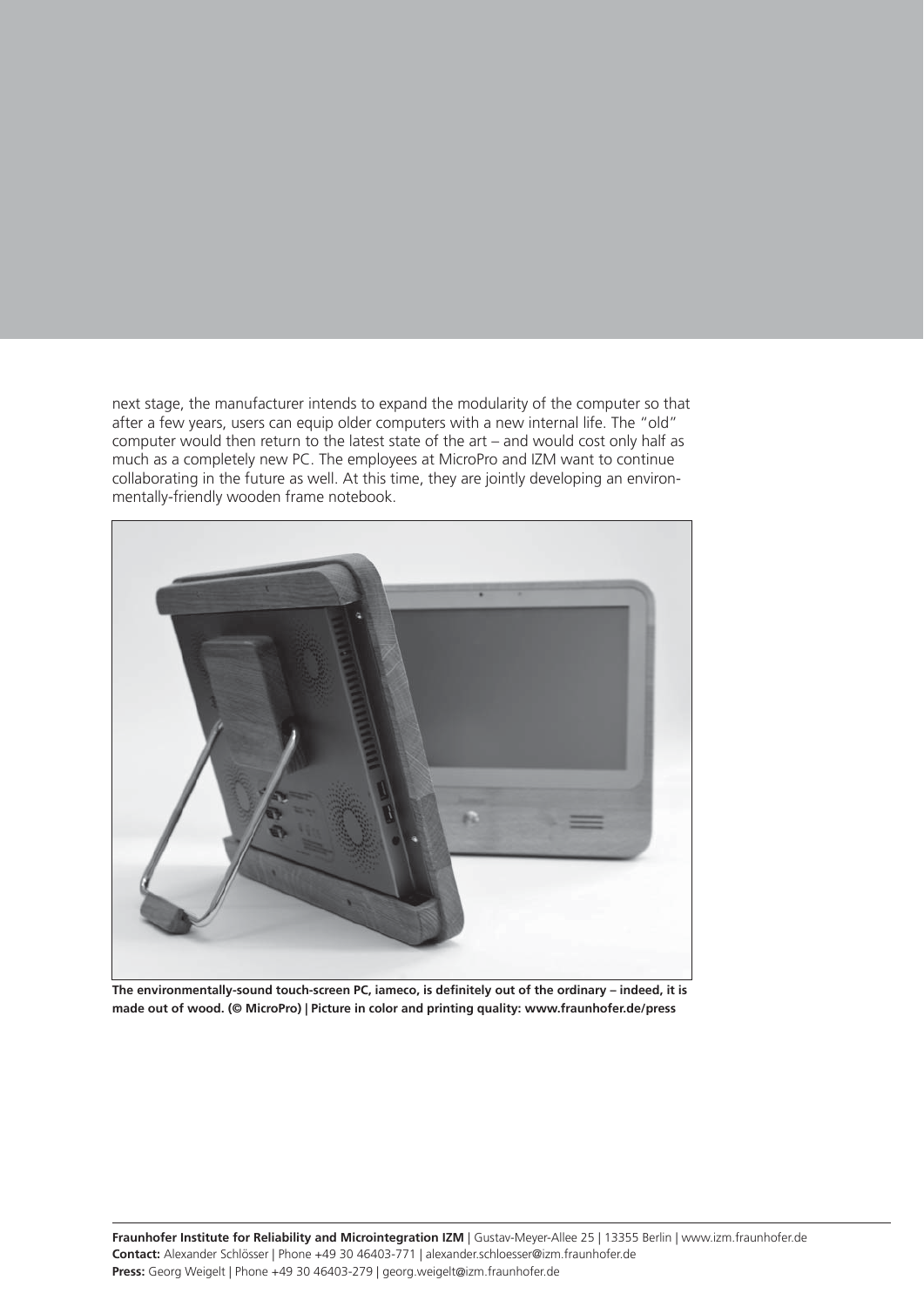

# **Cost-effective production of infrared lenses**

Rain pelts down on the roof of the car; it is difficult to make out anything in the pitch dark. Suddenly, a deer runs out of the forest and onto the road, but the driver cannot respond in time. When it comes to such dangerous situations, micro-bolometers constitute one way of "extending" the human eye and defusing such dangerous situations. They detect infrared rays – in other words, the heat emitted by a living creature – and in case of danger, warn the driver through an acoustic signal or a warning light. At about 2,000 euros, these devices are still quite expensive and are only being used in luxury-class vehicles.

### **Production costs drop by over 70 percent**

Part for part, these devices should be getting more affordable. Researchers at the Fraunhofer Institute for Mechanics of Materials IWM in Freiburg are working on the infrared lenses that are in the cameras. "We have developed a production process for lenses that enables us to lower the costs of these components by more than 70 percent. Thus the prize for the micro-bolometer could be reduced," says Dr. Helen Müller, scientist at IWM. Normally, the lenses are made out of crystalline materials like germanium, zinc selenide or zinc sulfide. The problem is that these materials are very expensive and can only be processed mechanically – it takes grinding, polishing or diamond turning to shape them into the correctly. Obviously this involves high processing costs. "Instead of crystalline materials, we use the amorphous chalcogenide glass. Its softening temperature – that is, the temperature at which it can be formed – is low. Therefore, we can form it using non-isothermic hot stamping," says Müller. This process is similar to making waffles on a waffle iron. The researchers place the chalcogenide glass between two pressing tools which determine the form of the required lenses. Then, it is heated and formed between both pressing tools  $-$  the "waffle iron" is clamped together. After a few minutes, the glass is cooled again to below the softening temperature and removed. And thus, the lens is already perfect. In contrast to conventionally processed optics, it no longer has to be further refined. The lenses manufactured this way exhibit the same excellent optical imaging quality as those that are polished. To ensure that no glass remains attached to the tools, their surface is coated with anti-adhesive, non-stick coatings, similar to the Teflon coating on a waffle iron. The scientists now want to further refine the process towards cost-effective mass production.

The applications for micro-bolometers – and thus for cost-effective lenses – are not limited to the automotive sector. Imagine, for example, these devices assisting older people in their homes, If the senior were to fall, the bolometer registers this event and sends an alarm to relatives or neighbors through an optical or acoustic signal. In production halls, bolometers can oversee and monitor the production processes of various products, to ensure the necessary temperatures are maintained and warn employees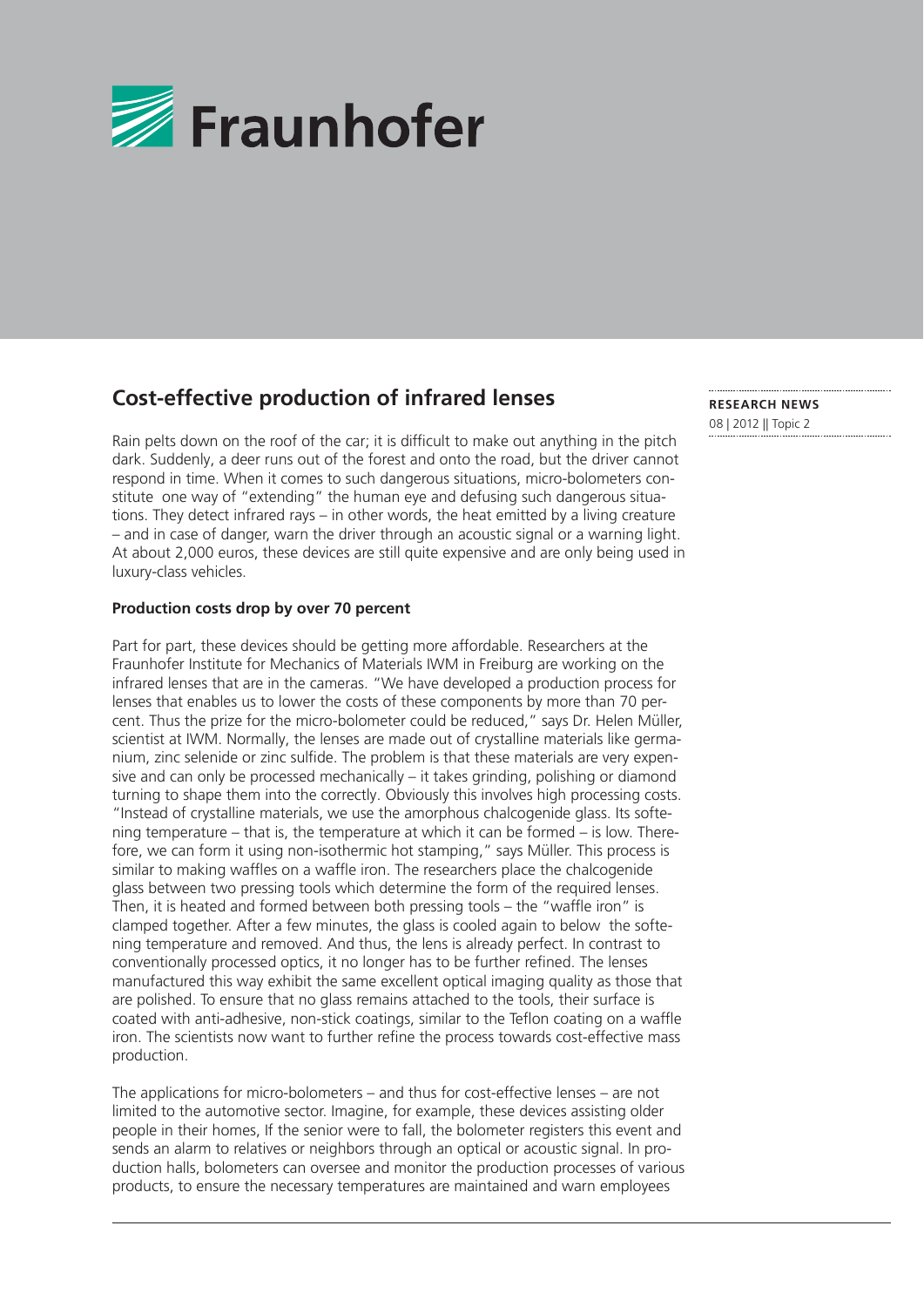who are spending time in danger zones. In residential buildings, the devices could detect energy leaks, such as through unsealed windows or poorly insulated walls.



**Above: Thermal image, taken with pressed lenses in a test camera. Below: Pressed lenses made ofchalcogenide glass. (© Fraunhofer IWM) | Picture in color and printing quality: www.fraunhofer.de/press**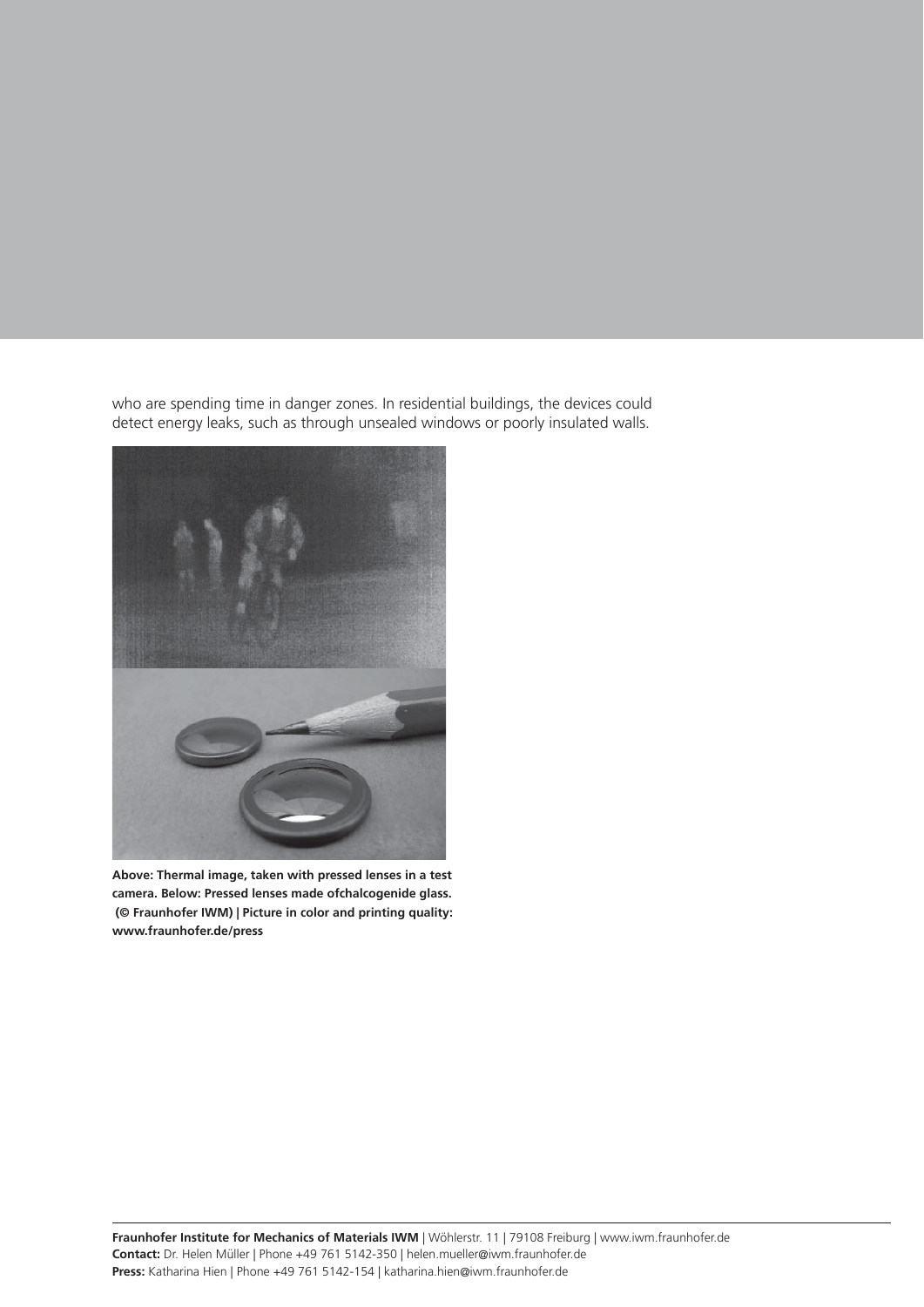

# **Minimally invasive building renovation**

Surgeons commonly use minimally invasive techniques when operating in the abdomen. Instruments are inserted through a tiny incision in the abdominal wall, and the organs are visualized using an endoscope. This method is less stressful on the body than conventional surgery. A form of "minimally invasive intervention" could also be adopted by architects and builders, except that in this case the patients are buildings in need of upgrading to modern energy-efficiency standards. "The minimally invasive approach can be applied to the renovation of buildings, enabling their energy efficiency to be improved with a minimum of messy construction work," says Michael Krause, a scientist at the Fraunhofer Institute for Building Physics IBP in Kassel. He and his research team have developed a system of multifunctional window modules that could be used as an alternative to the usual renovation methods that cause so much inconvenience to the building's inhabitants. The "Prefab" project is funded by the German Federal Ministry of Economics and Technology (BMWi).

Normally, building improvement work to reduce energy consumption and  $\mathsf{CO}_{2}$  emissions is carried out by separate specialized contractors, including insulation and window installers, heating engineers, electricians, and plumbers. But these different tasks are often not coordinated, a situation that can result in construction defects and prolong the duration of the renovation project. "Meanwhile, the inhabitants of the building have to put up with all the noise and mess, especially if a new air-conditioning or heating system is being installed at the same time. Sometimes it is even necessary to wait for the apartments to be vacated before the renovation work can be started," comments Krause. "Our multifunctional window modules enable on-site installation times to be shortened, considerably reducing the stress experienced by the tenants."

### **Prefabricated building components**

In addition to the actual window and window frame, the modules are equipped with a technical systems box and a surrounding insulation panel, consisting for example of a polystyrene-based composite system. The self-supporting units are inserted in the existing window opening from the exterior, and provide additional external insulation around it. An alternative version permits architects to use a solution consisting of a timber frame in combination with a mineral insulating material such as fiberglass or rock wool. The removable technical systems box is located under the window sill. It provides room for installing components such as heat exchangers, decentralized micro-pumps for heating-system control, air fi lters, and even power sockets, ventilation channels, or Internet cabling. Electrical wiring and water pipes are installed on the outside wall underneath the insulation panel and routed into the building through cutouts in the technical systems box. Numerous additional activities such as installing cable conduits and plumbing systems thus become superfluous. The entire unit, including the box, is delivered fully assembled by the window manufacturer, significantly reducing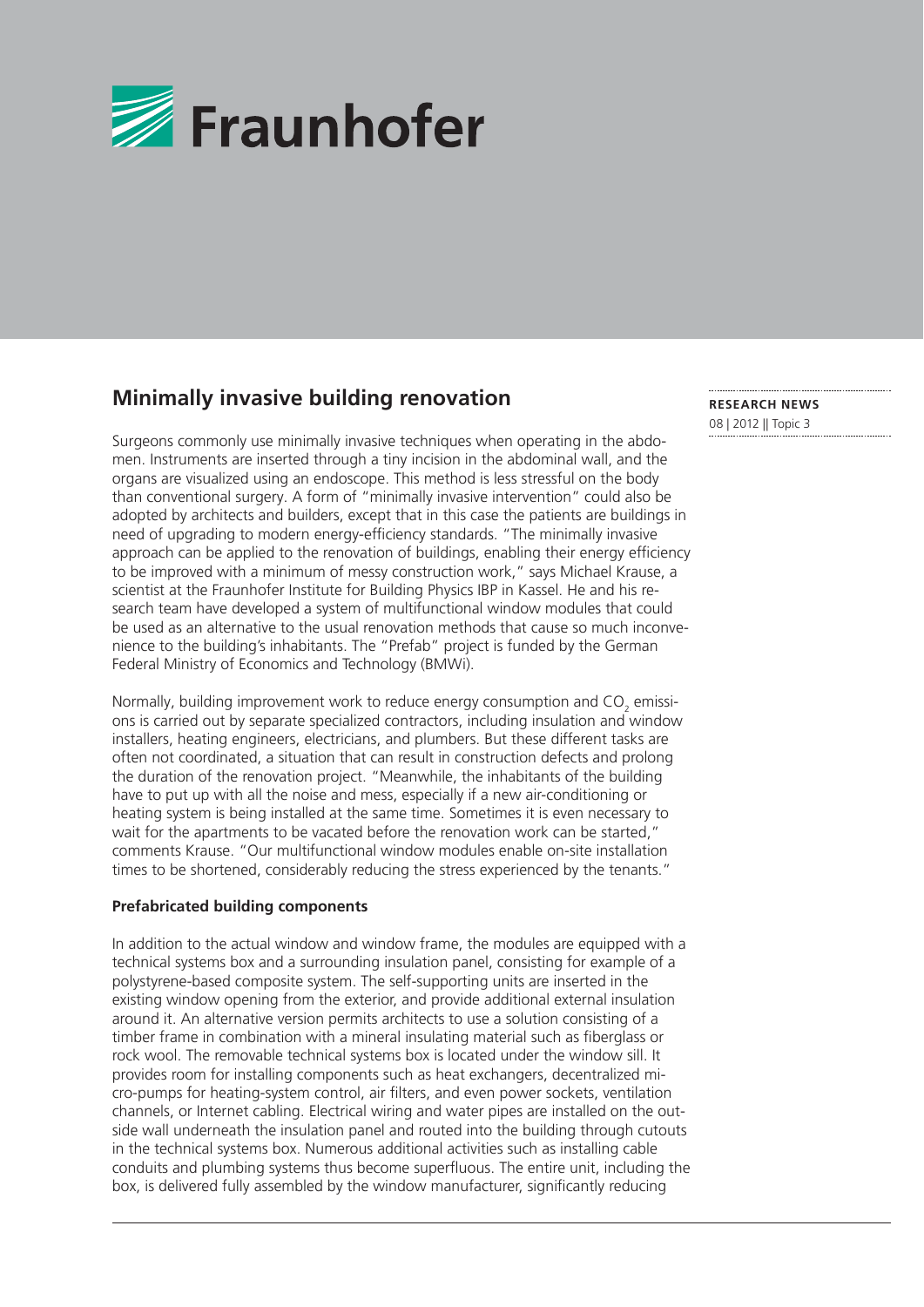the on-site installation time. Another advantage of installing all these components in an easily accessible box underneath the windowsill is that it simplifies maintenance. If repairs are necessary, any component can be retrofitted or replaced immediately. "By integrating heat exchangers and air circulation units in the renovation system, we can limit heat loss through the building envelope and ventilation. And by ensuring a high quality of workmanship, we can guarantee a perfectly airtight seal and avoid thermal bridges, in other words, no warm air can escape. All in all, the new system reduces energy consumption," says its designer, who adds: "Because the insulation panels are constructed as self-supporting units, they are strong enough to envisage equipping them with solar collectors or photovoltaic cells."

A demonstration version of the prefabricated, multifunctional window module is already available. It was manufactured by the institute's industrial partner Walter Fenster + Türen in Kassel. As the next stage, Krause and his colleagues at the IBP intend to test the window modules in situ, in the renovation of a real building: "In principle, they can be installed in many different types of building stock; we have decided to focus on multi-family residential housing dating from the 1950s."



**The window module with its surrounding insulation is simply inserted in the existing window opening. (© Fraunhofer IBP) | Picture in color and printing quality: www.fraunhofer.de/press**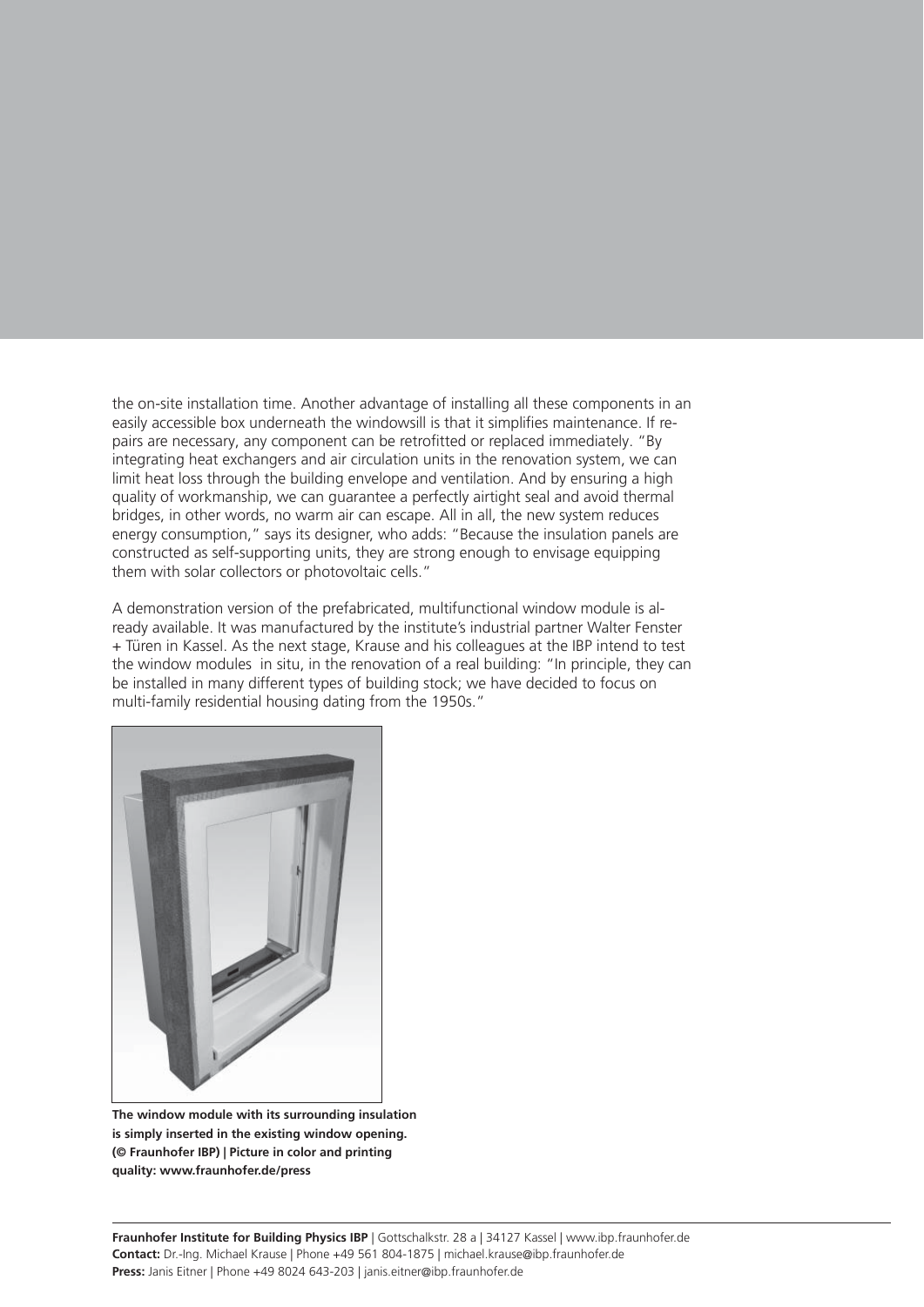

# **Wind farms: A danger to ultra-light aircraft?**

For a motorized hangglider or a one-seater weighing 300 kilograms: the business of flying by ultra-light aircraft is booming. That is also why numerous airfields are applying for the license to host these lightweight gliders. Most of these airfields are located on flat land, which is also the preferred terrain for wind power plant. However, these facilities could turn out to be a risk factor for aviators, especially when it comes to takeoff and landing: On the one hand, the power plants "pilfer" the winds from the planes, because wind speeds aft of such facilities are considerably lower. If the aircraft fly in the region behind the rotor, then they will suddenly find themselves contending with an entirely new aerodynamic situation. On the other hand, rotors produce turbulence in the air that could equally interfere with the aircraft.

#### **Simulation calculates turbulence**

The extent to which wind turbines impact ultra-light aircraft is an especially pertinent question now at the Linnich-Boslar ULV Airfield, where a major wind farm is slated for construction in close proximity. The operator, BMR Windenergie, wants to be sure – prior to construction – that no risk imperils the aviators. On behalf of this company, researchers at the Fraunhofer Institute for Wind Energy and Energy System Technology IWES in Oldenburg developed a simulation that enables them to calculate what turbulence these facilities generate, how they alter wind speed and what influence these factors have on airplanes. "We conducted these simulations under a variety of scenarios," says Dr. Bernhard Stoevesandt, head of department at IWES. "We simulated various wind directions, two different wind speeds and five different flight trajectories in which the plane is under the rotor's sphere of influence for various lengths of time."

### **Complex grid model**

For the simulations, the researchers initially created a computer model of the ground and a wind profile of the surrounding area where the wind farm is to be built. A grid was placed over the model. The computer calculates how the power plants alter wind conditions and turbulence at various points on the grid. "The true skill is in the creation of the grid: Because the points on the grid where the computer makes the individual calculations must lie at exactly the right places," explains Stoevesandt. The complexity of the simulation is enormous – the software must calculate the prevailing currents within several million grid cells that mutually influence each other. Other challenges consist in properly depicting the trail – that is, the turbulence and the change in wind speed behind the rotor – and determining how it affects the airplane. "To validate the simulations, the trail from actual wind energy plants was measured at various individual points behind the rotor, and the measurements compared with the simulations," affirms Stoevesandt. "Each of the data matched well."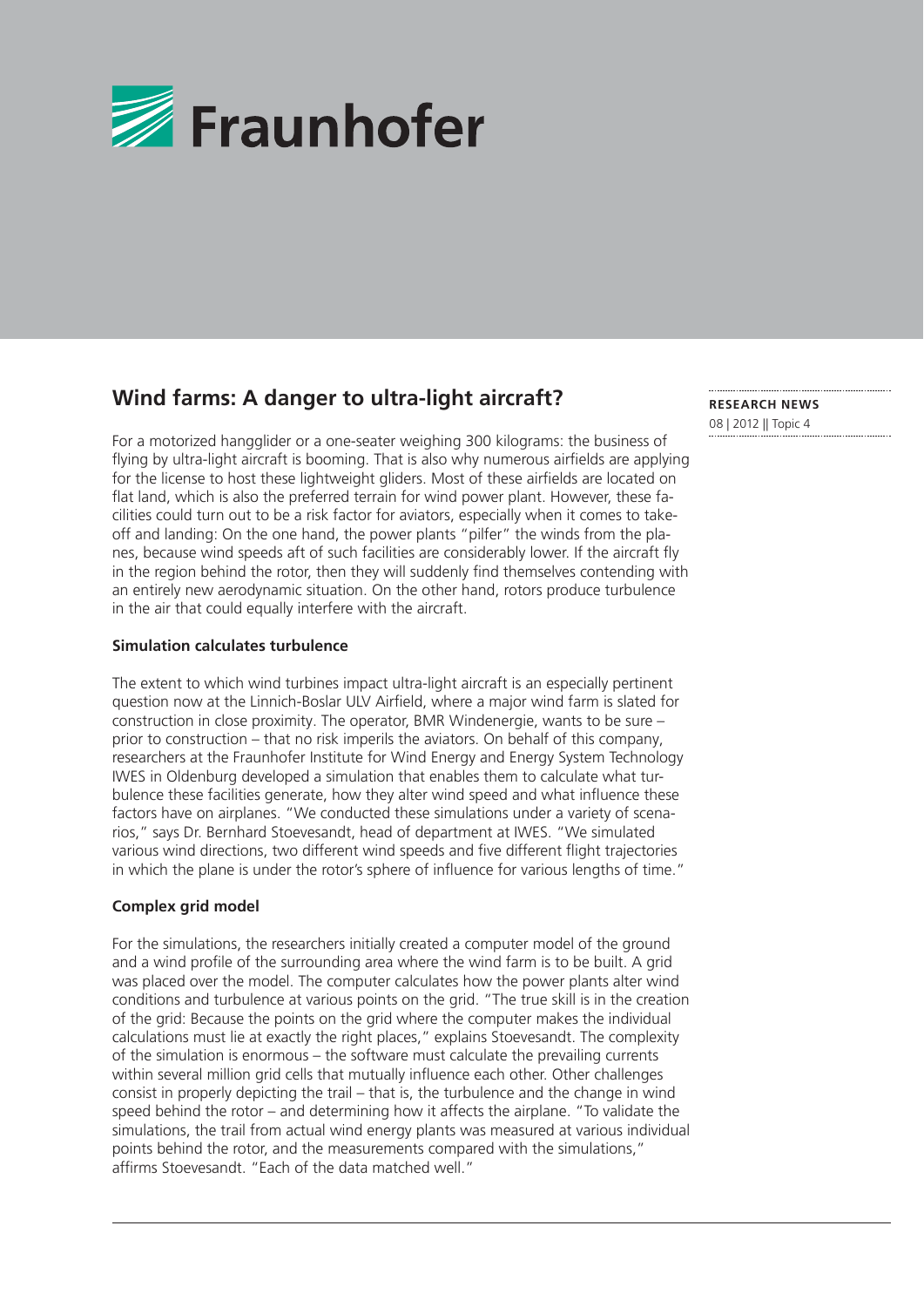Altogether, the scientists examined the effects of wind farms within an approximately 1500 meter perimeter and an altitude of up to 500 meters. By comparison, the hub of the rotor is 123 meters in height. The finding: At the Linnich-Boslar landing field, the turbulence generated by the wind turbines is lower than the ordinary turbulence of the surrounding environment. Still, this finding can only be applied to other airports to a limited extent, because the surrounding terrain has a tremendous impact on the trail; unlike flat terrain, the trail is different where the landscape is forested or hilly. "The simulations would have to be commensurately adjusted for those kinds of airfields," says Stoevesandt.



**The simulation reveals the turbulence generated by wind turbines. The red beam indicates heavy turbulence – which is particularly common behind the wind power plant. (© Fraunhofer IWES) | Picture in color and printing quality: www.fraunhofer.de/press**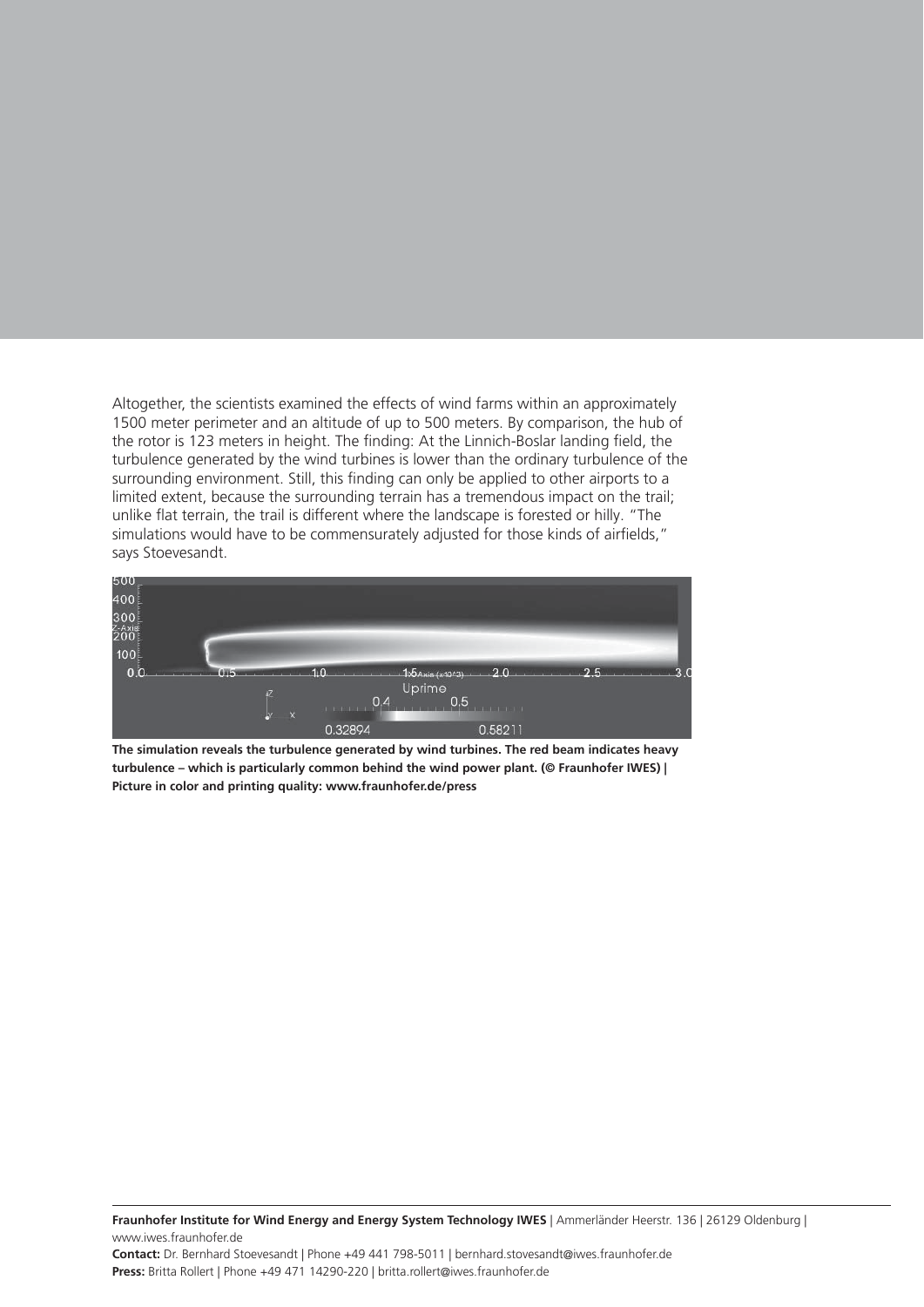

### **Smart wireless power outlets**

Soon there will be no need for special timers to switch lighting on and off or operate household appliances when the homeowner is absent. In future, all this can be done by means of a smartphone or PC, thanks to Internet-enabled wireless power outlets that support the new IPv6 Internet protocol. The smart socket was developed by researchers at the Fraunhofer Institute for Communication Systems ESK in Munich in collaboration with the Fraunhofer Institute for Industrial Mathematics ITWM in Kaiserslautern and the industrial partner embedded brains GmbH. "We have been able to connect the power outlets wirelessly using the IPv6 protocol," says ESK research engineer Günter Hildebrandt. "All household appliances plugged in one of the sockets can be switched on and off remotely using an IPv6-compatible device such as a smartphone or laptop PC – from anywhere."

The wireless power outlets are a component of the HexaBus home automation system that was developed by the ITWM as part of the mySmartGrid project (www.mysmartgrid.de). "The HexaBus components make the smart home of the future a reality. They enable household appliances to be controlled intelligently, thus optimizing or reducing electricity consumption. For example, the householder can start the washing machine during cheap-rate off-peak hours, or run the dishwasher when the photovoltaic panels on the roof are generating sufficient power," says industrial engineer Mathias Dalheimer of the ITWM, who leads the SmartGrid project and is its chief programmer.

### **Intelligent control and measurement of power consumption**

In addition to the wireless power outlets, the HexaBus system employs a specially designed USB stick that plugs into any compatible, off-the-shelf router. The user enters the command to switch on an appliance via a standard web browser or an Androidcompatible smartphone app. The router and stick then forward the data to the power outlet. This two-way communication function also allows the wireless power outlet to send data to the smartphone, informing the user how much power various appliances are consuming at any given time. Thus, the user can optimize their power consumption. "The combination of parallel control and measurement functions is an entirely novel feature that no other wireless power outlet has offered before," says Hildebrandt.

Because the HexaBus system is based on the IPv6 data communication protocol, a separate IP address is assigned to each power outlet, and thereby to each connected appliance, enabling them to be accessed directly. But how did the researchers go about integrating Internet functionality in the wireless power outlets and USB sticks? To do so, Hildebrandt and his team developed special protocol software and an extension to the Contiki operating system that enables it to handle the 6LoWpan (IPv6 over Low power Wireless Personal Area Network) communication protocol. Contiki is an opensource operating system for networked embedded devices such as the microcontrollers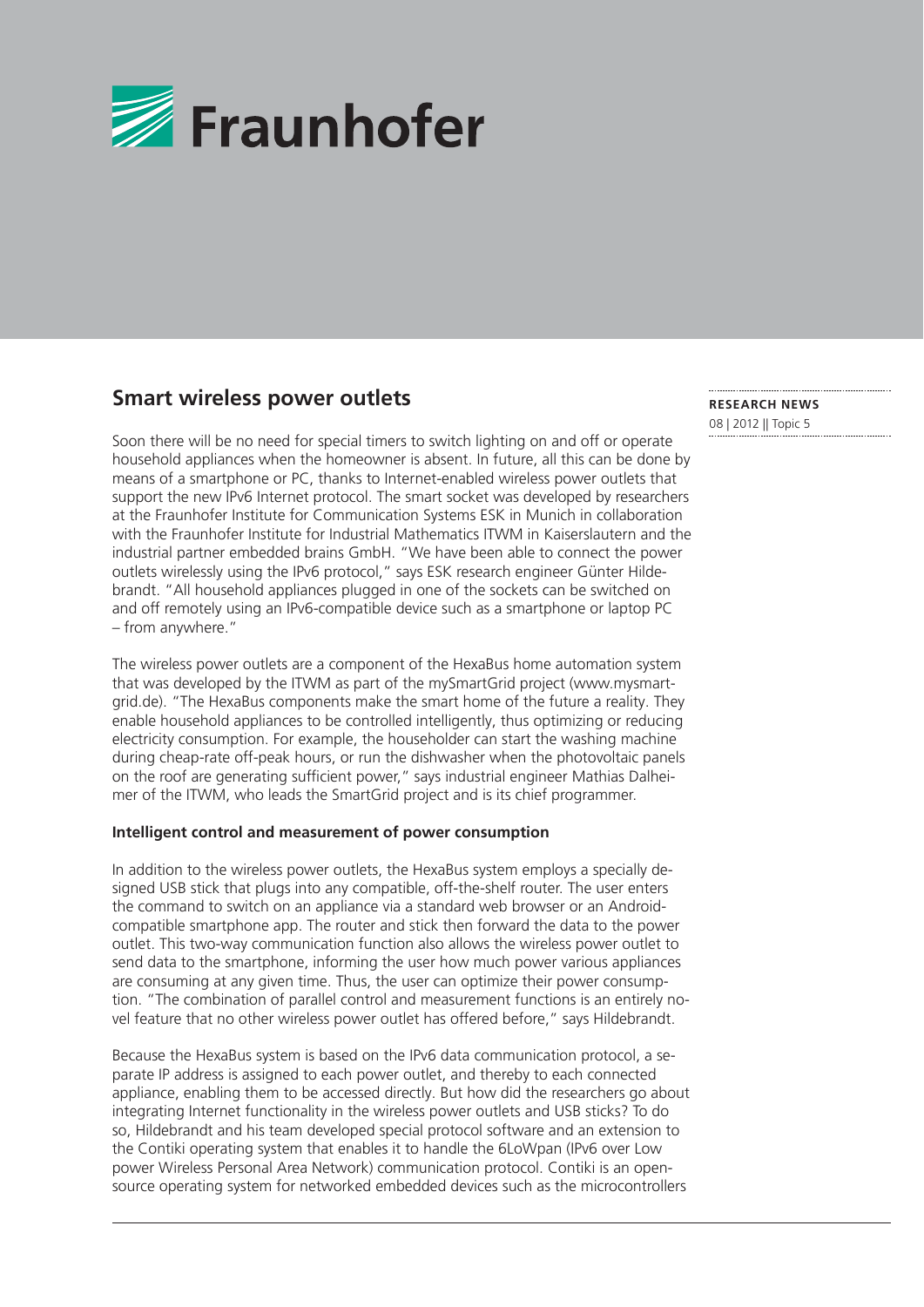incorporated in wireless power outlets and USB sticks. A linked web browser protocol enables users to assign a separate name to each power outlet – such as "washingmachine.basement".

### **Guaranteed data security**

Users have no need to worry about the security of their data  $-$  all information is transmitted in encrypted form. To make this possible, the experts modified Contiki to enable it to operate with the AES-128 advanced encryption standard. Wireless control signals are transmitted in the 868-MHz frequency band. "This permits users to remotely control a widely distributed network of appliances. The distance between the power outlet and the router can be as high as 30 meters," explains Hildebrandt.

The HexaBus power outlets are ready for commercial application. Their manufacture has been entrusted to embedded brains GmbH, the industrial partner that was also responsible for the hardware development of the power outlets and USB sticks. Meanwhile, the researchers have a new idea up their sleeves: they want to enhance their system with multihop networking capability. By linking together a series of power outlets, the router will be able to pass messages from one to another, thus extending the range of the communication system – a solution that could be of interest to businesses for their office buildings and industrial sites.



**The table lamp can be switched on and off by means of a smartphone app – thanks to the HexaBus wireless power outlet. (© Fraunhofer ESK) | Picture in color and printing quality: www.fraunhofer. de/press**

**Fraunhofer Institute for Communication Systems ESK** | Hansastr. 32 | 80686 München | www.esk.fraunhofer.de **Contact:** Günter Hildebrandt | Phone +49 89 547088-354 | guenter.hildebrandt@esk.fraunhofer.de **Press:** Susanne Baumer | Phone +49 89 547088-353 | susanne.baumer@esk.fraunhofer.de **Fraunhofer Institute for Industrial Mathematics ITWM** | Fraunhofer-Platz 1 | 67663 Kaiserslautern | www.itwm.fraunhofer.de **Contact:** Dipl.-Wirt.-Ing. Mathias Dalheimer | Phone +49 631 31600-4484 | mathias.dalheimer@itwm.fraunhofer.de **Presse:** Ilka Blauth | Phone +49 631 31600-4674 | ilka.blauth@itwm.fraunhofer.de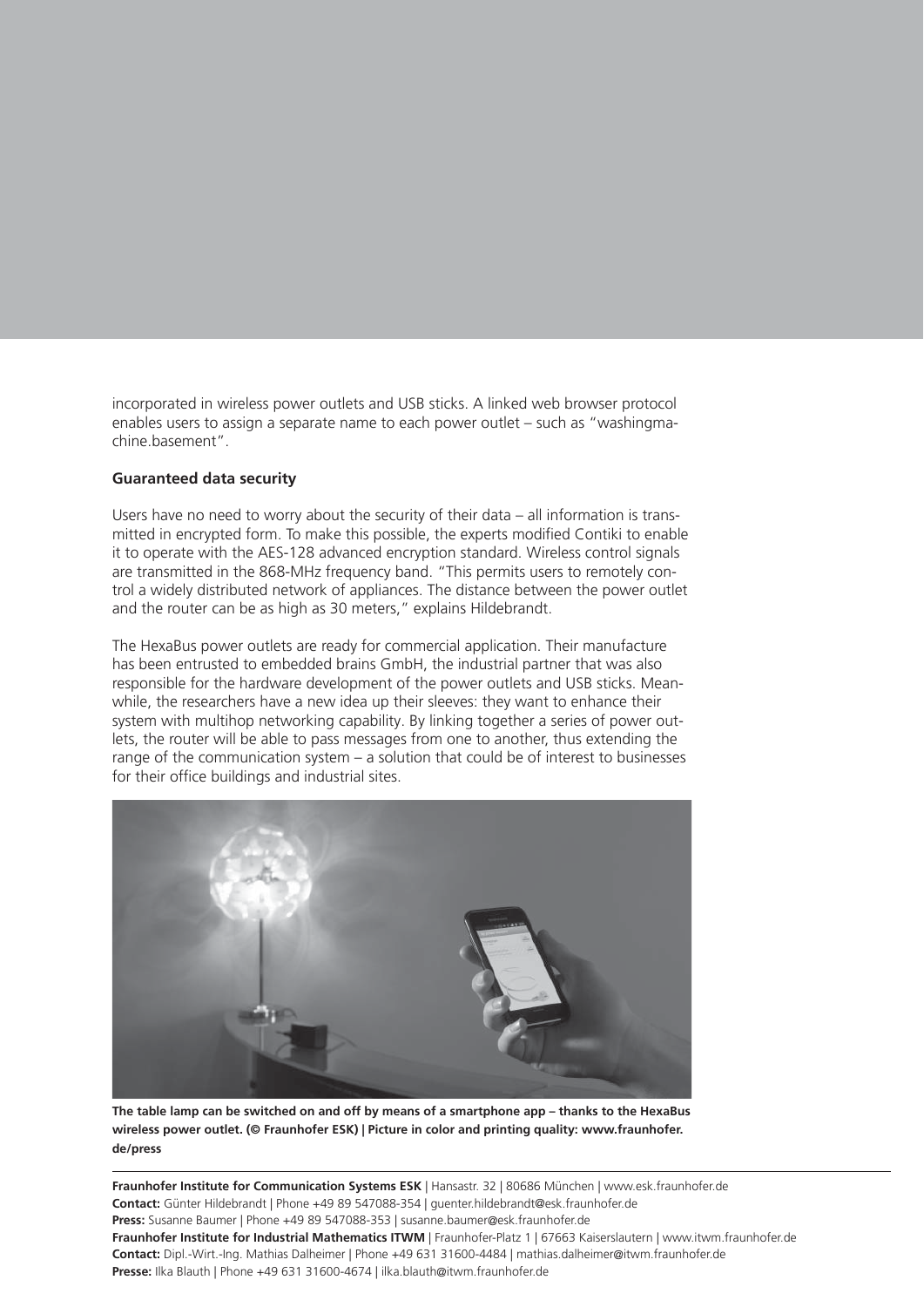

# **Using wastewater as fertilizer**

Phosphorus is a vital element not only for plants but also for all living organisms. In recent times, however, farmers have been faced with a growing shortage of this essential mineral, and the price of phosphate-based fertilizers has been steadily increasing. It is therefore high time to start looking for alternatives. This is not an easy task, because phosphorus cannot be replaced by any other substance. But researchers at the Fraunhofer Institute for Interfacial Engineering and Biotechnology IGB in Stuttgart have found a solution that makes use of locally available resources which, as unlikely as it might seem, are to be found in plentiful supply in the wastewater from sewage treatment plants and in the fermentation residues from biogas plants: a perfect example of the old saying "from muck to riches". The new process was developed by a team of scientists led by Jennifer Bilbao, who manages the nutrient management research group at the IGB. "Our process precipitates out the nutrients in a form that enables them to be directly applied as fertilizer," she explains.

### **Mobile pilot plant for field tests**

The main feature of the patented process, which is currently being tested in a mobile pilot plant, is an electrochemical process that precipitates magnesium-ammonium phosphate – also known as struvite – by means of electrolysis from a solution containing nitrogen and phosphorus. Struvite is precipitated from the process water in the form of tiny crystals that can be used directly as fertilizer, without any further processing. The innovative aspect of this method is that, unlike conventional processes, it does not require the addition of synthetic salts or bases. Bilbao: "It is an entirely chemical-free process."

The 2-meter-high electrolytic cell that forms the centerpiece of the test installation and through which the wastewater is directed contains a sacrificial magnesium anode and a metallic cathode. The electrolytic process splits the water molecules into negatively charged hydroxyl ions at the cathode. At the anode an oxidation takes place: the magnesium ions migrate through the water and react with the phosphate and ammonium molecules in the solution to form struvite.

### **Energy-saving, chemical-free process**

Because the magnesium ions in the process water are highly reactive, this method requires very little energy. The electrochemical process therefore consumes less electricity than conventional methods. For all types of wastewater tested so far, the necessary power never exceeded the extremely low value of 70 watt-hours per cubic meter. Moreover, long-duration tests conducted by the IGB researchers demonstrated that the concentration of phosphorus in the pilot plant's reactor was reduced by 99.7 percent to less than 2 milligrams per liter. This is lower than the maximum concentration permit-